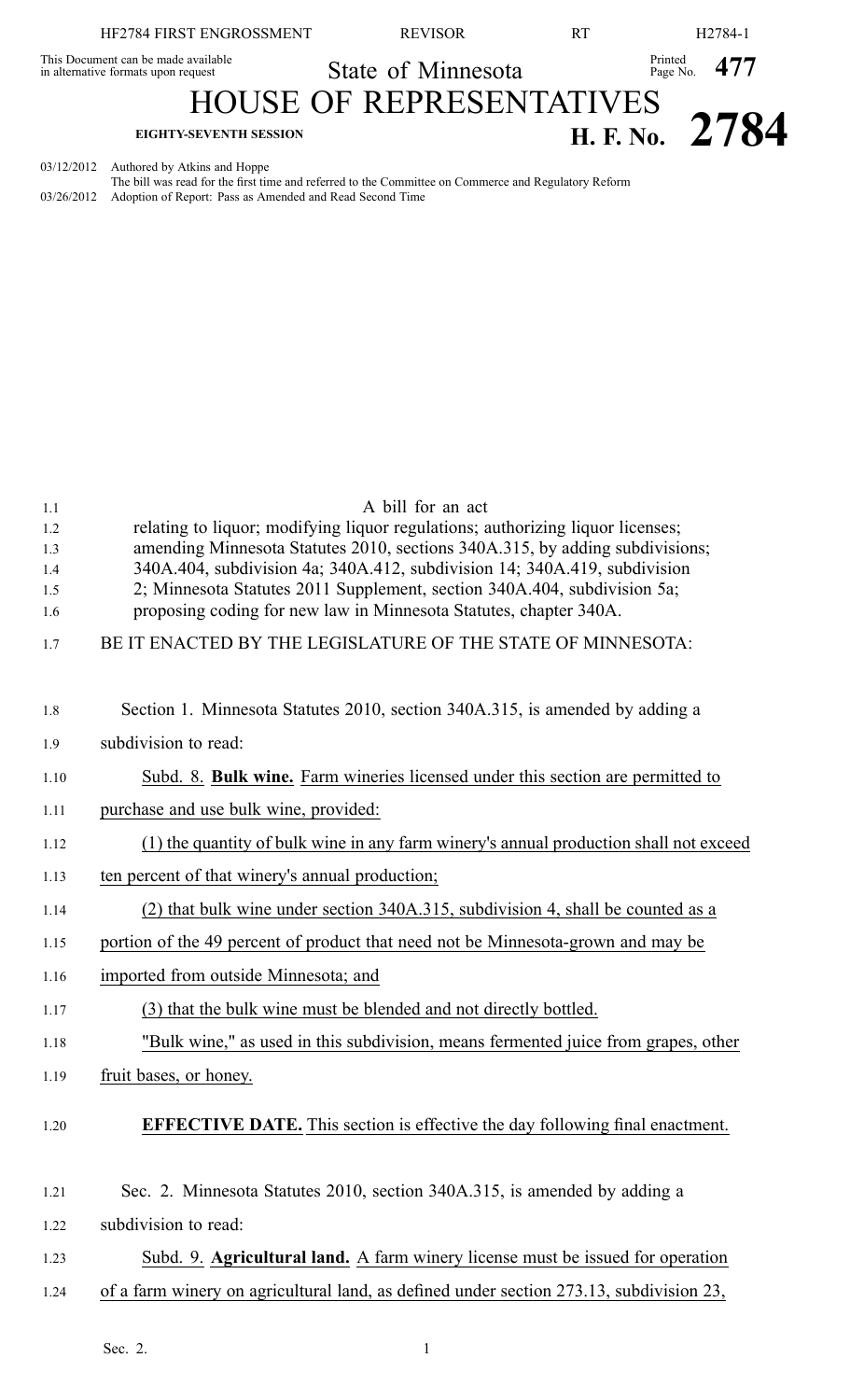| 2.1  | paragraph (e). Farm wineries with licenses issued prior to March 1, 2012, are exempt             |
|------|--------------------------------------------------------------------------------------------------|
| 2.2  | from this provision.                                                                             |
| 2.3  | <b>EFFECTIVE DATE.</b> This section is effective the day following final enactment.              |
| 2.4  | Sec. 3. Minnesota Statutes 2010, section 340A.404, subdivision 4a, is amended to read:           |
| 2.5  | Subd. 4a. Publicly owned recreation; entertainment facilities. (a)                               |
| 2.6  | Notwithstanding any other law, local ordinance, or charter provision, the commissioner           |
| 2.7  | may issue on-sale intoxicating liquor licenses:                                                  |
| 2.8  | (1) to the state agency administratively responsible for, or to an entity holding a              |
| 2.9  | concession or facility management contract with such agency for beverage sales at, the           |
| 2.10 | premises of any Giants Ridge Recreation Area building or recreational improvement area           |
| 2.11 | owned by the state in the city of Biwabik, St. Louis County;                                     |
| 2.12 | (2) to the state agency administratively responsible for, or to an entity holding a              |
| 2.13 | concession or facility management contract with such agency for beverage sales at, the           |
| 2.14 | premises of any Ironworld Discovery Center building or facility owned by the state at            |
| 2.15 | Chisholm;                                                                                        |
| 2.16 | (3) to the Board of Regents of the University of Minnesota for events at Northrop                |
| 2.17 | Auditorium, the intercollegiate football stadium, $\sigma$ r including any games played by the   |
| 2.18 | Minnesota Vikings at the stadium, and at no more than seven other locations within the           |
| 2.19 | boundaries of the University of Minnesota, provided that the Board of Regents has                |
| 2.20 | approved an application for a license for the specified location and provided that a license     |
| 2.21 | for an arcna or an intercollegiate football stadium location is void unless it requires the      |
| 2.22 | sale or service of intoxicating liquor in a public portion consisting of at least one-third of   |
| 2.23 | the general seating of a stadium or arena meets the conditions of paragraph (b). It is solely    |
| 2.24 | within the discretion of the Board of Regents to choose the manner in which to carry out         |
| 2.25 | this condition these conditions consistent with the requirements of paragraph (b); and           |
| 2.26 | (4) to the Duluth Entertainment and Convention Center Authority for beverage                     |
| 2.27 | sales on the premises of the Duluth Entertainment and Convention Center Arena during             |
| 2.28 | intercollegiate hockey games.                                                                    |
| 2.29 | The commissioner shall charge a fee for licenses issued under this subdivision in an             |
| 2.30 | amount comparable to the fee for comparable licenses issued in surrounding cities.               |
| 2.31 | (b) No alcoholic beverage may be sold or served at TCF Bank Stadium unless the                   |
| 2.32 | Board of Regents holds an on-sale intoxicating liquor license for the stadium as provided        |
| 2.33 | in paragraph (a), clause (3), that provides for the sale of intoxicating liquor at a location in |
| 2.34 | the stadium that is convenient to the general public attending an intercollegiate football       |

HF2784 FIRST ENGROSSMENT REVISOR RT H2784-1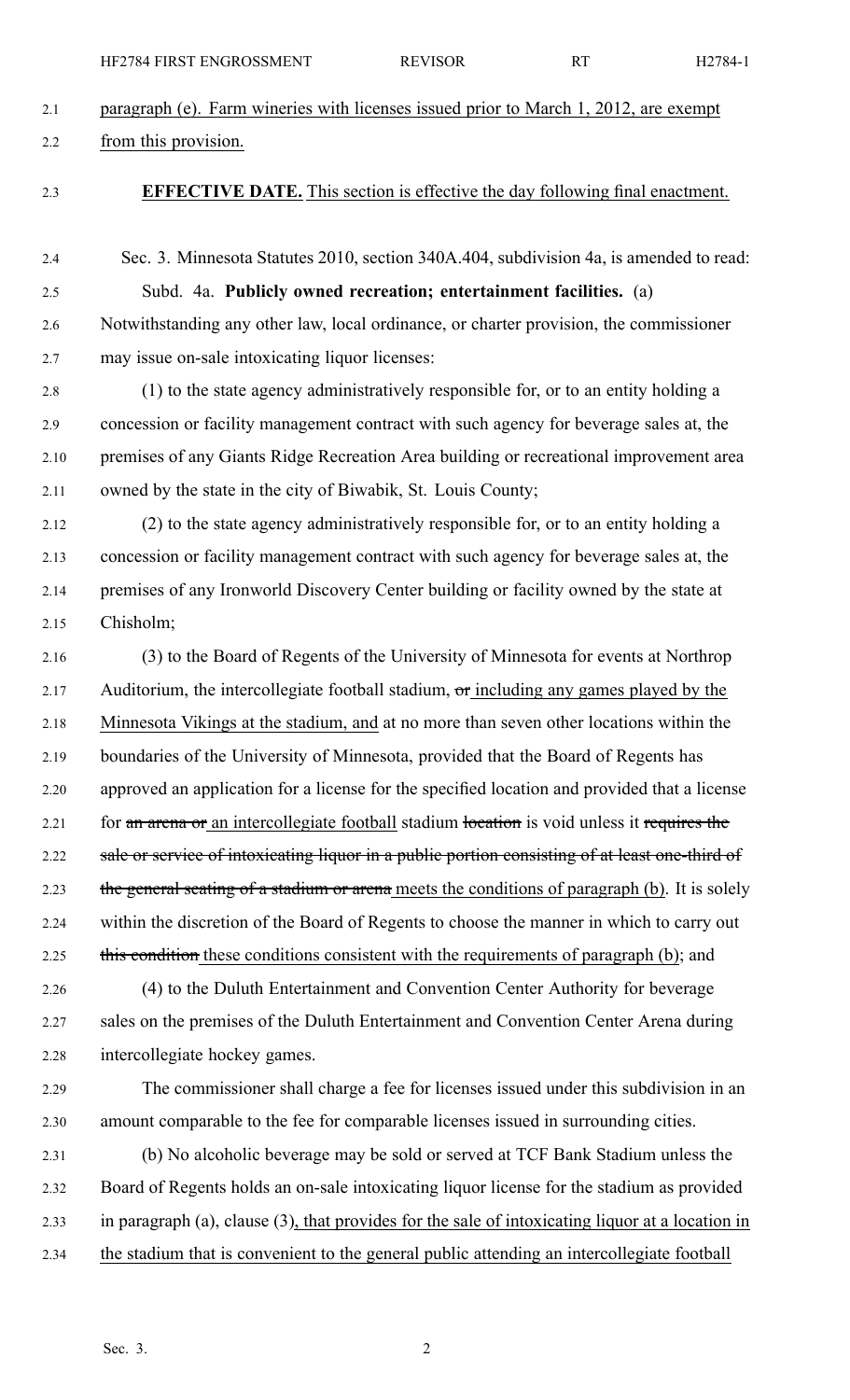3.1 game at the stadium. On-sale liquor sales to the general public must be available at that 3.2 location through half-time of an intercollegiate football game at TCF Bank Stadium.

3.3 Sec. 4. Minnesota Statutes 2011 Supplement, section 340A.404, subdivision 5a, 3.4 is amended to read:

3.5 Subd. 5a. **Wine festival.** A municipality with the approval of the commissioner 3.6 may issue <sup>a</sup> temporary license to <sup>a</sup> bona fide association of owners and operators of 3.7 wineries sponsoring an annual festival to showcase wines produced by members of the 3.8 association. The commissioner may only approve one temporary license in <sup>a</sup> calendar 3.9 year for each qualified association under this subdivision. The license issued under this 3.10 subdivision authorizes the sale of table, sparkling, or fortified wines produced by the 3.11 wineries at on-sale by the glass, provided that no more than two glasses per customer may 3.12 be sold, and off-sale by the bottle, provided that no more than six bottles in total per 3.13 customer may be sold. The license also authorizes the dispensing of free samples of the 3.14 wines offered for sale within designated premises of the festival. A license issued under 3.15 this subdivision is subject to all laws and ordinances governing the sale, possession, and 3.16 consumption of table, sparkling, or fortified wines. For purposes of this subdivision, <sup>a</sup> 3.17 "bona fide association of owners and operators of wineries" means an association of 3.18 more than ten wineries that has been in existence for more than two years at the time 3.19 of application for the temporary license.

3.20 **EFFECTIVE DATE.** This section is effective the day following final enactment.

## 3.21 Sec. 5. **[340A.4042] WINE EDUCATOR; ON-SALE LICENSE.**

3.22 The commissioner may issue an on-sale license to <sup>a</sup> person meeting the requirements

3.23 specified in sections 340A.402 and 340A.409, at an annual cost of \$250 per license to <sup>a</sup>

- 3.24 wine educator and \$50 per permit for each employee of the wine educator that will be
- 3.25 pouring wine, under the following conditions:
- 3.26 (1) the license may be used to purchase wine at retail and serve wine for educational
- 3.27 purposes in any par<sup>t</sup> of the state, unless <sup>a</sup> political subdivision adopts an ordinance
- 3.28 prohibiting wine education;
- 3.29 (2) wine educators may conduct classes and dispense wine for tasting purposes, in
- 3.30 an amount not to exceed five ounces per hour per person, for <sup>a</sup> maximum of three hours to 3.31 any one class in one day;
- 3.32 (3) all events conducted pursuan<sup>t</sup> to this license must be conducted through advance 3.33 registration, and no walk-in access to the general public is permitted;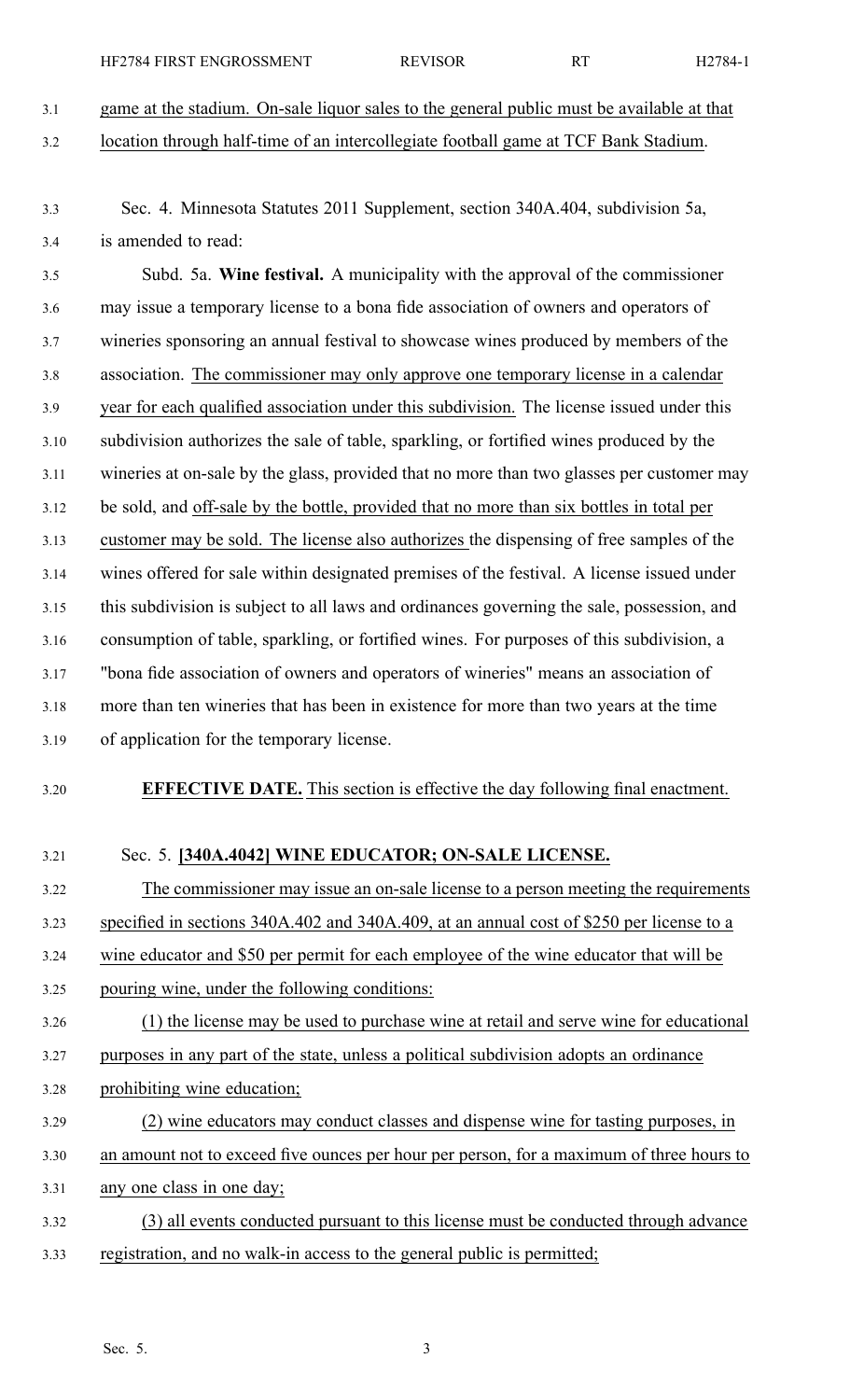| 4.1<br>4.2<br>as conferred by the Society of Wine Educators, a Wine and Spirits Education Trust<br>4.3<br>4.4<br>4.5<br>Intervention Procedures (TIPS) or other certified alcohol training programs and have a<br>4.6<br>valid certificate on file with the commissioner;<br>4.7<br>4.8<br>orders may be taken for future sales;<br>4.9<br>4.10<br>license during business hours;<br>4.11<br>4.12<br>the police chief of the city where the class will take place, if the event will take place<br>4.13<br>4.14<br>4.15<br>the licensee shall notify the sheriff of the county where the class will take place; and<br>4.16<br>4.17<br>license may also have and utilize a wine educator license.<br>4.18<br>4.19<br>4.20<br>subdivision, an exclusive liquor store may sell only the following items:<br>4.21<br>(1) alcoholic beverages;<br>4.22<br>(2) tobacco products;<br>4.23<br>$(3)$ ice;<br>4.24<br>4.25<br>intoxicating liquor;<br>4.26<br>$(5)$ soft drinks;<br>4.27<br>(6) liqueur-filled candies;<br>4.28<br>4.29<br>(8) cork extraction devices;<br>4.30<br>(9) books and videos on the use of alcoholic beverages;<br>4.31<br>4.32<br>education on alcoholic beverages;<br>4.33 |                                                                                                 |
|------------------------------------------------------------------------------------------------------------------------------------------------------------------------------------------------------------------------------------------------------------------------------------------------------------------------------------------------------------------------------------------------------------------------------------------------------------------------------------------------------------------------------------------------------------------------------------------------------------------------------------------------------------------------------------------------------------------------------------------------------------------------------------------------------------------------------------------------------------------------------------------------------------------------------------------------------------------------------------------------------------------------------------------------------------------------------------------------------------------------------------------------------------------------------------------------|-------------------------------------------------------------------------------------------------|
|                                                                                                                                                                                                                                                                                                                                                                                                                                                                                                                                                                                                                                                                                                                                                                                                                                                                                                                                                                                                                                                                                                                                                                                                | (4) licensees must possess certification that is satisfactory to the commissioner,              |
|                                                                                                                                                                                                                                                                                                                                                                                                                                                                                                                                                                                                                                                                                                                                                                                                                                                                                                                                                                                                                                                                                                                                                                                                | including, but not limited to, a certified specialist of wine or certified wine educator status |
|                                                                                                                                                                                                                                                                                                                                                                                                                                                                                                                                                                                                                                                                                                                                                                                                                                                                                                                                                                                                                                                                                                                                                                                                |                                                                                                 |
|                                                                                                                                                                                                                                                                                                                                                                                                                                                                                                                                                                                                                                                                                                                                                                                                                                                                                                                                                                                                                                                                                                                                                                                                | Diploma, status as a certified sommelier, or the completion of a wine industry program at       |
|                                                                                                                                                                                                                                                                                                                                                                                                                                                                                                                                                                                                                                                                                                                                                                                                                                                                                                                                                                                                                                                                                                                                                                                                | a technical college or culinary school. A wine educator must also complete Training for         |
|                                                                                                                                                                                                                                                                                                                                                                                                                                                                                                                                                                                                                                                                                                                                                                                                                                                                                                                                                                                                                                                                                                                                                                                                |                                                                                                 |
|                                                                                                                                                                                                                                                                                                                                                                                                                                                                                                                                                                                                                                                                                                                                                                                                                                                                                                                                                                                                                                                                                                                                                                                                |                                                                                                 |
|                                                                                                                                                                                                                                                                                                                                                                                                                                                                                                                                                                                                                                                                                                                                                                                                                                                                                                                                                                                                                                                                                                                                                                                                | (5) a license holder shall not sell alcohol for off-premises consumption and no                 |
|                                                                                                                                                                                                                                                                                                                                                                                                                                                                                                                                                                                                                                                                                                                                                                                                                                                                                                                                                                                                                                                                                                                                                                                                |                                                                                                 |
|                                                                                                                                                                                                                                                                                                                                                                                                                                                                                                                                                                                                                                                                                                                                                                                                                                                                                                                                                                                                                                                                                                                                                                                                | (6) classes shall not be conducted at retail businesses that do not have a liquor               |
|                                                                                                                                                                                                                                                                                                                                                                                                                                                                                                                                                                                                                                                                                                                                                                                                                                                                                                                                                                                                                                                                                                                                                                                                |                                                                                                 |
|                                                                                                                                                                                                                                                                                                                                                                                                                                                                                                                                                                                                                                                                                                                                                                                                                                                                                                                                                                                                                                                                                                                                                                                                | (7) prior to providing a class authorized under this section, the licensee shall notify         |
|                                                                                                                                                                                                                                                                                                                                                                                                                                                                                                                                                                                                                                                                                                                                                                                                                                                                                                                                                                                                                                                                                                                                                                                                |                                                                                                 |
|                                                                                                                                                                                                                                                                                                                                                                                                                                                                                                                                                                                                                                                                                                                                                                                                                                                                                                                                                                                                                                                                                                                                                                                                | within the corporate limits of a city. If the city has no police department, the licensee shall |
|                                                                                                                                                                                                                                                                                                                                                                                                                                                                                                                                                                                                                                                                                                                                                                                                                                                                                                                                                                                                                                                                                                                                                                                                | notify the city's clerk. If the class will take place outside the corporate limits of any city, |
|                                                                                                                                                                                                                                                                                                                                                                                                                                                                                                                                                                                                                                                                                                                                                                                                                                                                                                                                                                                                                                                                                                                                                                                                |                                                                                                 |
|                                                                                                                                                                                                                                                                                                                                                                                                                                                                                                                                                                                                                                                                                                                                                                                                                                                                                                                                                                                                                                                                                                                                                                                                | (8) notwithstanding any law or ordinance to the contrary, a holder of an off-sale               |
|                                                                                                                                                                                                                                                                                                                                                                                                                                                                                                                                                                                                                                                                                                                                                                                                                                                                                                                                                                                                                                                                                                                                                                                                |                                                                                                 |
|                                                                                                                                                                                                                                                                                                                                                                                                                                                                                                                                                                                                                                                                                                                                                                                                                                                                                                                                                                                                                                                                                                                                                                                                |                                                                                                 |
|                                                                                                                                                                                                                                                                                                                                                                                                                                                                                                                                                                                                                                                                                                                                                                                                                                                                                                                                                                                                                                                                                                                                                                                                | Sec. 6. Minnesota Statutes 2010, section 340A.412, subdivision 14, is amended to read:          |
|                                                                                                                                                                                                                                                                                                                                                                                                                                                                                                                                                                                                                                                                                                                                                                                                                                                                                                                                                                                                                                                                                                                                                                                                | Subd. 14. Exclusive liquor stores. (a) Except as otherwise provided in this                     |
|                                                                                                                                                                                                                                                                                                                                                                                                                                                                                                                                                                                                                                                                                                                                                                                                                                                                                                                                                                                                                                                                                                                                                                                                |                                                                                                 |
|                                                                                                                                                                                                                                                                                                                                                                                                                                                                                                                                                                                                                                                                                                                                                                                                                                                                                                                                                                                                                                                                                                                                                                                                |                                                                                                 |
|                                                                                                                                                                                                                                                                                                                                                                                                                                                                                                                                                                                                                                                                                                                                                                                                                                                                                                                                                                                                                                                                                                                                                                                                |                                                                                                 |
|                                                                                                                                                                                                                                                                                                                                                                                                                                                                                                                                                                                                                                                                                                                                                                                                                                                                                                                                                                                                                                                                                                                                                                                                |                                                                                                 |
|                                                                                                                                                                                                                                                                                                                                                                                                                                                                                                                                                                                                                                                                                                                                                                                                                                                                                                                                                                                                                                                                                                                                                                                                | (4) beverages, either liquid or powder, specifically designated for mixing with                 |
|                                                                                                                                                                                                                                                                                                                                                                                                                                                                                                                                                                                                                                                                                                                                                                                                                                                                                                                                                                                                                                                                                                                                                                                                |                                                                                                 |
|                                                                                                                                                                                                                                                                                                                                                                                                                                                                                                                                                                                                                                                                                                                                                                                                                                                                                                                                                                                                                                                                                                                                                                                                |                                                                                                 |
|                                                                                                                                                                                                                                                                                                                                                                                                                                                                                                                                                                                                                                                                                                                                                                                                                                                                                                                                                                                                                                                                                                                                                                                                |                                                                                                 |
|                                                                                                                                                                                                                                                                                                                                                                                                                                                                                                                                                                                                                                                                                                                                                                                                                                                                                                                                                                                                                                                                                                                                                                                                | (7) food products that contain more than one-half of one percent alcohol by volume;             |
|                                                                                                                                                                                                                                                                                                                                                                                                                                                                                                                                                                                                                                                                                                                                                                                                                                                                                                                                                                                                                                                                                                                                                                                                |                                                                                                 |
|                                                                                                                                                                                                                                                                                                                                                                                                                                                                                                                                                                                                                                                                                                                                                                                                                                                                                                                                                                                                                                                                                                                                                                                                |                                                                                                 |
|                                                                                                                                                                                                                                                                                                                                                                                                                                                                                                                                                                                                                                                                                                                                                                                                                                                                                                                                                                                                                                                                                                                                                                                                | (10) magazines and other publications published primarily for information and                   |
|                                                                                                                                                                                                                                                                                                                                                                                                                                                                                                                                                                                                                                                                                                                                                                                                                                                                                                                                                                                                                                                                                                                                                                                                |                                                                                                 |
| (11) multiple-use bags designed to carry purchased items;<br>4.34                                                                                                                                                                                                                                                                                                                                                                                                                                                                                                                                                                                                                                                                                                                                                                                                                                                                                                                                                                                                                                                                                                                              |                                                                                                 |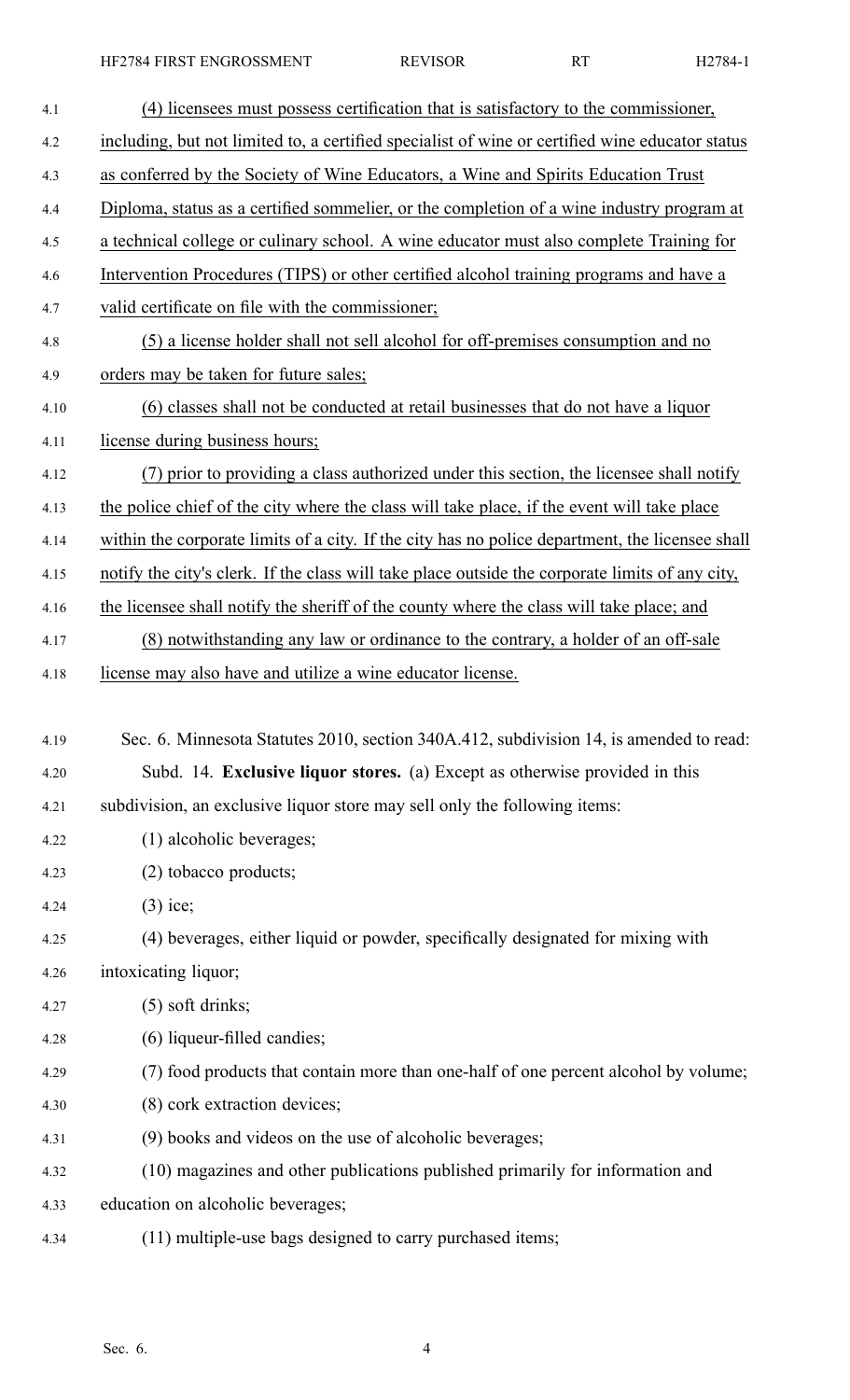- 5.1 (12) devices designed to ensure safe storage and monitoring of alcohol in the home, 5.2 to prevent access by underage drinkers; and 5.3 (13) home brewing equipment; and 5.4 (14) clothing marked with the specific name, brand, or identifying logo of the
- 5.5 exclusive liquor store, and bearing no other name, brand, or identifying logo.
- 5.6 (b) An exclusive liquor store that has an on-sale, or combination on-sale and off-sale 5.7 license may sell food for on-premise consumption when authorized by the municipality 5.8 issuing the license.

5.9 (c) An exclusive liquor store may offer live or recorded entertainment.

## 5.10 **EFFECTIVE DATE.** This section is effective the day following final enactment.

5.11 Sec. 7. Minnesota Statutes 2010, section 340A.419, subdivision 2, is amended to read: 5.12 Subd. 2. **Tastings.** (a) Notwithstanding any other law, an exclusive liquor store may 5.13 conduct <sup>a</sup> wine, malt liquor, or spirits tasting on the premises of <sup>a</sup> holder of an on-sale 5.14 intoxicating liquor license that is not <sup>a</sup> temporary license or on the premises of <sup>a</sup> holder 5.15 of <sup>a</sup> wine license under section 340A.404, subdivision 5, if the exclusive liquor store 5.16 complies with this section.

- 5.17 (b) No wine, malt liquor, or spirits authorized for use under this section may be sold 5.18 for off-premises consumption. A participant in the tasting may fill out a form indicating 5.19 preferences for wine, malt liquor, or spirits. The form may be held on the premises of the 5.20 exclusive liquor store to assist the participant in making an off-sale purchase at <sup>a</sup> later date.
- 5.21 (c) Notwithstanding any other law, an exclusive liquor store may purchase or 5.22 otherwise obtain wine or spirits for <sup>a</sup> tasting conducted under this section from <sup>a</sup> 5.23 wholesaler licensed to sell wine or spirits. The wholesaler may sell or give wine or spirits 5.24 to an exclusive liquor store for <sup>a</sup> tasting conducted under this section and may provide 5.25 personnel to assist in the tasting.
- 5.26 (d) An exclusive liquor store that conducts <sup>a</sup> tasting under this section must use 5.27 any fees collected from participants in the tasting only to defray the cost of conducting 5.28 the tasting.
- 5.29 (e) Notwithstanding section 340A.409, subdivision 4, the premises on which <sup>a</sup> 5.30 tasting is conducted must be insured as required by section 340A.409, subdivision 1.
- 5.31 (f) Exclusive liquor stores may conduct classes for <sup>a</sup> fee and allow tastings in the 5.32 conduct of those classes, provided that the amount served at <sup>a</sup> class is limited to the 5.33 amount authorized under section 340A.4041.

$$
5, 34
$$

5.34 **EFFECTIVE DATE.** This section is effective the day following final enactment.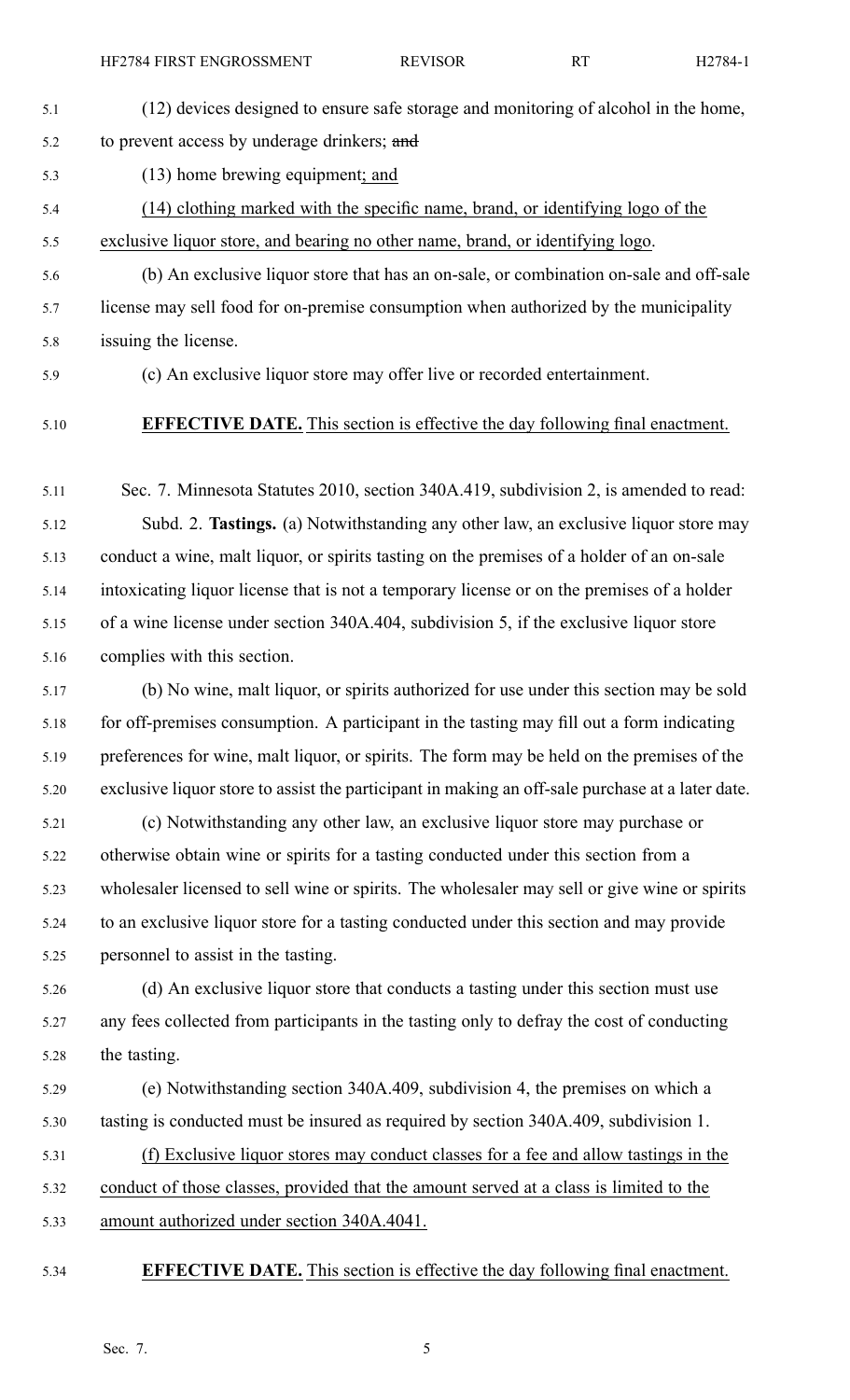| 6.1  | Sec. 8. WINNEBAGO EXEMPTION; OUT-OF-STATE CRAFT BREWER.                                       |
|------|-----------------------------------------------------------------------------------------------|
| 6.2  | Notwithstanding any law or ordinance to the contrary, an out-of-state brewer may              |
| 6.3  | import malt liquor for sale at retail on one day per calendar year, in the city of Winnebago, |
| 6.4  | provided that the total production of malt liquor produced by the brewer in the prior         |
| 6.5  | calendar year was less than 5,000 barrels, and provided that the seller of the malt liquor    |
| 6.6  | holds an appropriate retail license. Malt liquor imported under this section must be          |
| 6.7  | registered in accordance with section 340A.311.                                               |
| 6.8  | <b>EFFECTIVE DATE.</b> This section is effective upon approval by the Winnebago               |
| 6.9  | City Council and compliance with Minnesota Statutes, section 645.021.                         |
| 6.10 | Sec. 9. ON-SALE LICENSE AUTHORIZED.                                                           |
| 6.11 | Notwithstanding any law or ordinance to the contrary, in addition to the number of            |
| 6.12 | licenses authorized, the city of Moorhead may issue an on-sale intoxicating liquor license    |
| 6.13 | to the governing body of the Bluestem Center for the Arts for the premises known as the       |
| 6.14 | Bluestem Center for the Arts. The license shall authorize the dispensing of intoxicating      |
| 6.15 | liquor only to persons attending events on the licensed premises, and shall authorize         |
| 6.16 | consumption on the licensed premises only. The license may provide that the governing         |
| 6.17 | body of the Bluestem Center for the Arts may contract for intoxicating liquor catering        |
| 6.18 | service with the holder of an on-sale intoxicating liquor license issued by the city of       |
| 6.19 | Moorhead. The city council shall establish the fee for the license. All provisions of         |
| 6.20 | Minnesota Statutes, chapter 340A, governing alcoholic beverages not inconsistent with         |
| 6.21 | this law apply to the license.                                                                |
| 6.22 | <b>EFFECTIVE DATE.</b> This section is effective upon approval by the Moorhead City           |
| 6.23 | Council and compliance with Minnesota Statutes, section 645.021.                              |
| 6.24 | Sec. 10. SPECIAL PROVISION; CITY OF MINNEAPOLIS.                                              |
| 6.25 | (a) The city of Minneapolis may extend any interim zoning, liquor licensing, or other         |
| 6.26 | approvals granted to Kick's Liquor Store, Inc., a Minnesota corporation currently licensed    |
| 6.27 | as an exclusive liquor store doing business as Broadway Liquor Outlet at 2201 West            |
| 6.28 | Broadway, where the building housing the business at its current location was damaged         |
| 6.29 | beyond reasonable repair by the 2011 tornado, to permit the ongoing interim operation of      |
| 6.30 | the business in a temporary structure at the current location prior to the relocation of the  |
| 6.31 | business to a permanent facility located across the street at 2200-2220 West Broadway, or     |
| 6.32 | as this property is or may be more fully described in the property records of Hennepin        |